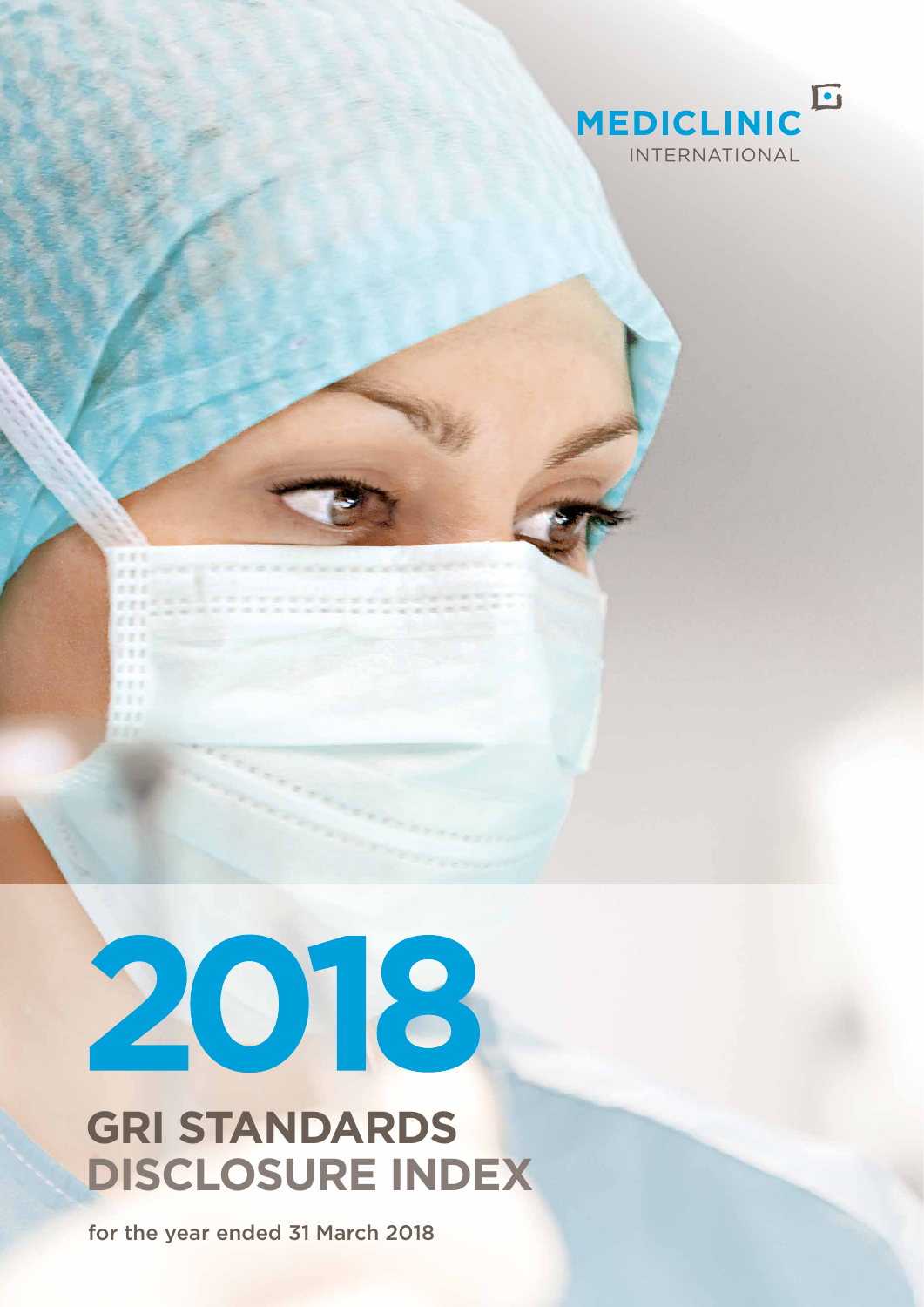## **GRI STANDARDS DISCLOSURE INDEX**

This disclosure index ("**GRI Index**") identifies the location of the general and specific standard disclosures required by the Sustainability Reporting Standards developed by the Global Reporting Initiative ("**GRI Standards**"), although all may not be entirely in accordance with the GRI Standards. The **2018 Sustainable Development Report** is aligned with the core "in accordance" option of the GRI Standards.

The references included in this GRI Index refer mainly to sections of the Company's **2018 Annual Report** and the **2018 Sustainable Development Report** in respect of the financial year ended 31 March 2018, published on the Company's website at **www.mediclinic.com**.

Although many of the GRI Standards' disclosures have been reported on by the Company, this GRI Index includes the Group's general standard disclosures and the material specific standard disclosures, based on the Company's materiality assessment referred to on pages 16 to 17 of the **2018 Sustainable Development Report**.

Reference to the assurance of the various aspects is not included in this GRI Index. Please refer to the section in the **2018 Sustainable Development Report** explaining the Group's combined assurance model, as referred to in the GRI Index below next to *GRI Standard 102-56 (External Assurance)*.

| <b>GRI</b><br><b>STANDARD</b><br><b>DISCLOSURE</b><br><b>REFERENCE</b> | <b>DESCRIPTION</b>                                                                                                                                                                 | <b>SECTION OF REPORT</b>                                                                                                                                                                        | <b>PAGE</b><br><b>REFERENCE</b> |
|------------------------------------------------------------------------|------------------------------------------------------------------------------------------------------------------------------------------------------------------------------------|-------------------------------------------------------------------------------------------------------------------------------------------------------------------------------------------------|---------------------------------|
|                                                                        | <b>GRI 102: GENERAL DISCLOSURES</b>                                                                                                                                                |                                                                                                                                                                                                 |                                 |
| <b>ORGANISATIONAL PROFILE</b>                                          |                                                                                                                                                                                    |                                                                                                                                                                                                 |                                 |
| 102-1 to 102-7                                                         | Name; activities, brands, products and<br>services; location of headquarters;<br>location of operations; ownership and<br>legal form; markets served; scale of the<br>organisation | Annual Report:<br>• At a Glance<br><b>Business Model</b>                                                                                                                                        | 10<br>12                        |
| $102 - 8$                                                              | Information on employees and<br>other workers                                                                                                                                      | Annual Report:<br>• Our Strategy, Progress and Aims<br>Sustainable Development Report:<br>• Material Issue 1: Developing an<br>engaged and productive workforce                                 | 14<br>18                        |
| $102 - 9$                                                              | A description of the organisation's<br>supply chain, including its main<br>elements as they relate to the<br>organisation's activities, primary<br>brands, products, and services  | Sustainable Development Report:<br>• Material Issue 3: Being an ethical<br>and responsible corporate citizen<br>(Supply chain management)                                                       | 45                              |
| $102 - 10$                                                             | Significant changes to the organisation<br>and its supply chain                                                                                                                    | Annual Report:<br>Chairman's Statement<br>Chief Executive Officer's Review                                                                                                                      | 6<br>20                         |
| $102 - 11$                                                             | Precautionary principle or approach                                                                                                                                                | Annual Report:<br>• Risk Management, Principal Risks<br>and Uncertainties                                                                                                                       | 44                              |
| $102 - 12$                                                             | External initiatives                                                                                                                                                               | Annual Report:<br>• Risk Management, Principal Risks and<br>Uncertainties (Combined assurance)<br>Sustainable Development Report:<br>• Report overview<br>(Reporting guidelines)<br>• Assurance | 49<br>$\overline{2}$<br>54      |
| $102 - 13$                                                             | Membership of associations                                                                                                                                                         | Sustainable Development Report:<br>· Stakeholder Engagement:<br>(Industry associations)                                                                                                         | 14                              |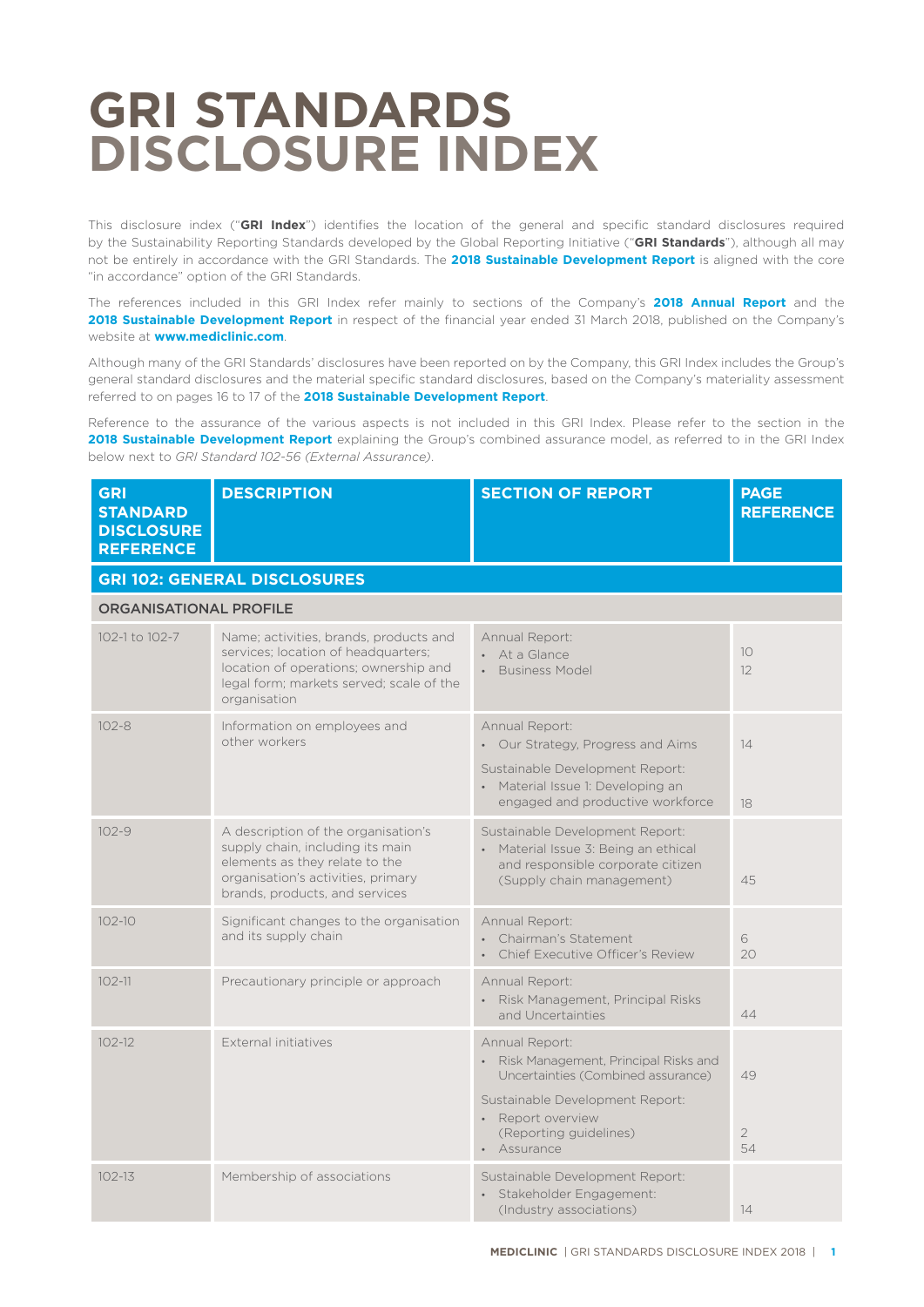| <b>GRI</b><br><b>STANDARD</b><br><b>DISCLOSURE</b><br><b>REFERENCE</b> | <b>DESCRIPTION</b>                                                                                                                                                                                                                                                                                                                                                                                                                                                                                                                                                                                                                                                                                                                        | <b>SECTION OF REPORT</b>                                                                                                                                                                                                                                                                                                            | <b>PAGE</b><br><b>REFERENCE</b>   |
|------------------------------------------------------------------------|-------------------------------------------------------------------------------------------------------------------------------------------------------------------------------------------------------------------------------------------------------------------------------------------------------------------------------------------------------------------------------------------------------------------------------------------------------------------------------------------------------------------------------------------------------------------------------------------------------------------------------------------------------------------------------------------------------------------------------------------|-------------------------------------------------------------------------------------------------------------------------------------------------------------------------------------------------------------------------------------------------------------------------------------------------------------------------------------|-----------------------------------|
|                                                                        | <b>GRI 102: GENERAL DISCLOSURES (continued)</b>                                                                                                                                                                                                                                                                                                                                                                                                                                                                                                                                                                                                                                                                                           |                                                                                                                                                                                                                                                                                                                                     |                                   |
| <b>STRATEGY</b>                                                        |                                                                                                                                                                                                                                                                                                                                                                                                                                                                                                                                                                                                                                                                                                                                           |                                                                                                                                                                                                                                                                                                                                     |                                   |
| $102 - 14$                                                             | Statement from senior decision-maker                                                                                                                                                                                                                                                                                                                                                                                                                                                                                                                                                                                                                                                                                                      | Annual Report:<br>• Chairman's Statement<br>Chief Executive Officer's Review<br>Sustainable Development Report:<br>• Letter from the CEO                                                                                                                                                                                            | 6<br>20<br>$\left  \right $       |
| $102 - 15$                                                             | Description of key impacts, risks<br>and opportunities                                                                                                                                                                                                                                                                                                                                                                                                                                                                                                                                                                                                                                                                                    | Annual Report:<br>• Our Strategy, Progress and Aims<br>Chief Executive Officer's Review<br>Risk Management, Principal Risks<br>and Uncertainties<br>• Clinical Performance and<br>Sustainability Committee Report<br>• Clinical Services Overview<br>Sustainable Development Report:<br>• Our Material Issues                       | 14<br>20<br>44<br>116<br>34<br>16 |
| <b>ETHICS AND INTEGRITY</b>                                            |                                                                                                                                                                                                                                                                                                                                                                                                                                                                                                                                                                                                                                                                                                                                           |                                                                                                                                                                                                                                                                                                                                     |                                   |
| $102 - 16$                                                             | Values, principles, standards and norms<br>of behaviour                                                                                                                                                                                                                                                                                                                                                                                                                                                                                                                                                                                                                                                                                   | Annual Report:<br>• At a Glance (Our culture)<br><b>Business Model</b><br>$\bullet$ .<br>Corporate Governance Statement<br>Sustainable Development Report:<br>• Material Issue 3: Being an ethical and<br>responsible corporate citizen (Ethics,<br>anti-bribery and anti-corruption)                                               | 11<br>12<br>93<br>43              |
| $102 - 17$                                                             | Mechanisms for advice and concerns<br>about ethics                                                                                                                                                                                                                                                                                                                                                                                                                                                                                                                                                                                                                                                                                        | Annual Report:<br>• Corporate Governance Statement<br>(Ethics and compliance)<br>• Audit and Risk Committee Report<br>(Ethical conduct, governance and<br>compliance)<br>Sustainable Development Report:<br>• Material Issue 3: Being an ethical and<br>responsible corporate citizen (Ethics,<br>anti-bribery and anti-corruption) | 105<br>128<br>43                  |
| <b>GOVERNANCE</b>                                                      |                                                                                                                                                                                                                                                                                                                                                                                                                                                                                                                                                                                                                                                                                                                                           |                                                                                                                                                                                                                                                                                                                                     |                                   |
| 102-18 to 102-25                                                       | Governance structure of the<br>organisation, including any committees<br>responsible for decisions on economic,<br>environmental and social impacts;<br>process for delegating authority<br>for economic, environmental<br>and social topics; executive-level<br>person responsible for economic,<br>environmental and social topics;<br>process for consultation between<br>stakeholders and highest governing<br>body on economic, environmental and<br>social topics; composition of highest<br>governance body and its committees;<br>Chairman of the highest governance<br>body; nomination and selection process<br>for highest governance body; processes<br>of highest governance body for<br>management of conflicts of interest | Annual Report:<br>Corporate Governance Statement<br>Sustainable Development Report:<br>• Governance of Sustainable<br>Development (Governance<br>structure)                                                                                                                                                                         | 93<br>$\overline{7}$              |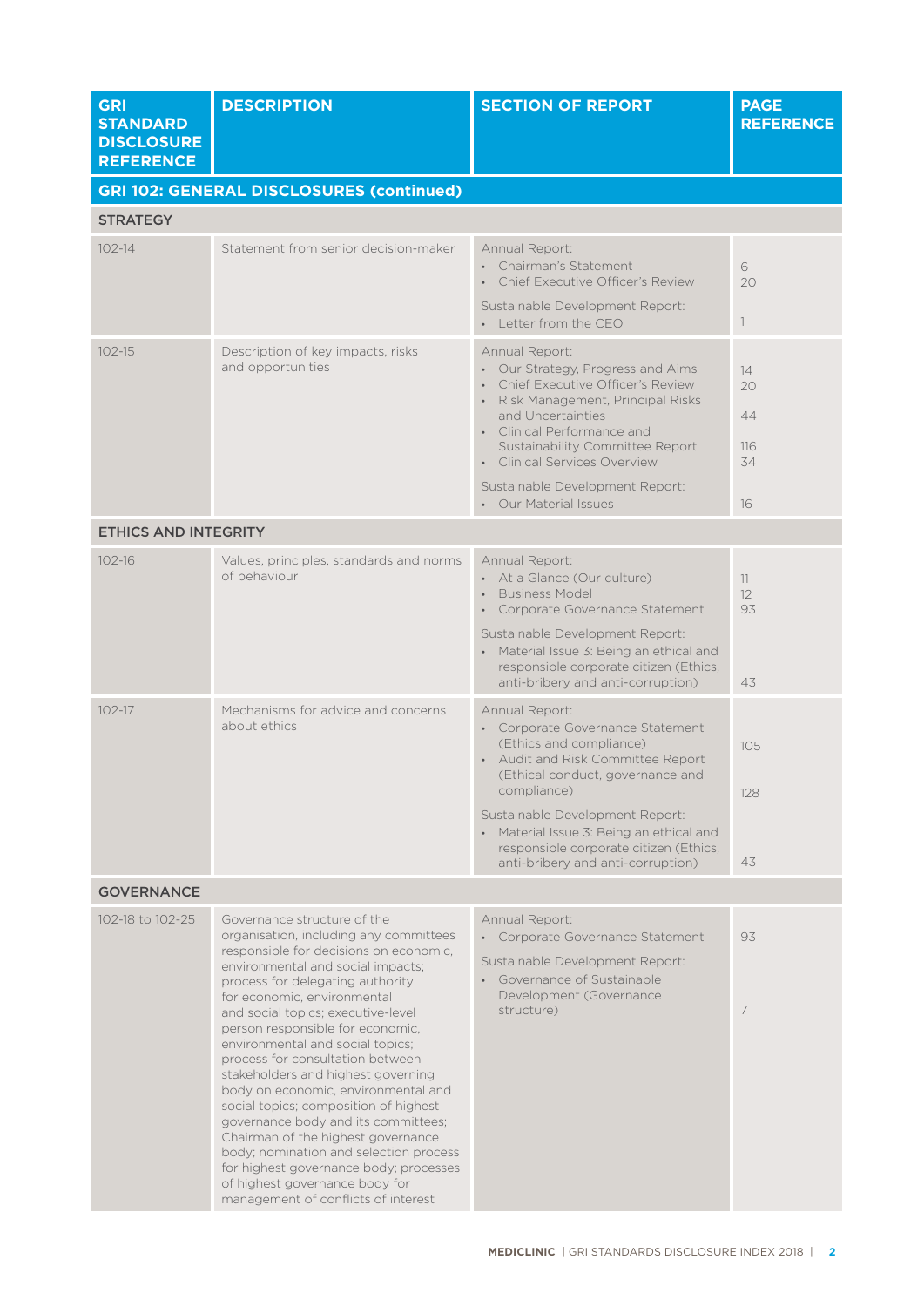| <b>GRI</b><br><b>STANDARD</b><br><b>DISCLOSURE</b><br><b>REFERENCE</b> | <b>DESCRIPTION</b>                                                                                                                                                                                                                                                                                                                                                                                                                                                                                                                                          | <b>SECTION OF REPORT</b>                                                                                                                                                                                                                        | <b>PAGE</b><br><b>REFERENCE</b> |
|------------------------------------------------------------------------|-------------------------------------------------------------------------------------------------------------------------------------------------------------------------------------------------------------------------------------------------------------------------------------------------------------------------------------------------------------------------------------------------------------------------------------------------------------------------------------------------------------------------------------------------------------|-------------------------------------------------------------------------------------------------------------------------------------------------------------------------------------------------------------------------------------------------|---------------------------------|
|                                                                        | <b>GRI 102: GENERAL DISCLOSURES (continued)</b>                                                                                                                                                                                                                                                                                                                                                                                                                                                                                                             |                                                                                                                                                                                                                                                 |                                 |
| <b>GOVERNANCE (continued)</b>                                          |                                                                                                                                                                                                                                                                                                                                                                                                                                                                                                                                                             |                                                                                                                                                                                                                                                 |                                 |
| $102 - 26$                                                             | Highest governance body's and senior<br>executives' role in the development,<br>approval, and updating of the<br>organisation's purpose, value or<br>mission statements, strategies, policies<br>and goals related to economic,<br>environmental and social topics                                                                                                                                                                                                                                                                                          | Annual Report:<br><b>Business Model</b><br>Clinical Performance and<br>$\bullet$<br>Sustainability Committee Report<br>Sustainable Development Report:<br>Governance of Sustainable<br>Development                                              | 12<br>116<br>$\overline{7}$     |
| 102-27 to 102-28                                                       | Measures taken to develop and<br>enhance the highest governance<br>body's collective knowledge of<br>economic, environmental and social<br>topics; processes for evaluating<br>highest governance body's own<br>performance, particularly with<br>regard to economic, environmental<br>and social topics                                                                                                                                                                                                                                                    | Annual Report:<br>• Corporate Governance Statement:<br>(Evaluation of the Board,<br>Committees and Chairman)<br>Clinical Performance and<br>Sustainability Committee Report                                                                     | 102<br>116                      |
| $102 - 29$<br>$102 - 30$<br>$102 - 31$                                 | Highest governance body's role in<br>identification and management of<br>economic, environmental and social<br>impacts, risks and opportunities;<br>review of the effectiveness of the<br>organisation's risk management<br>processes; frequency of review of<br>impacts, risks and opportunities                                                                                                                                                                                                                                                           | Annual Report:<br>• Risk Management, Principal Risks<br>and Uncertainties<br>Clinical Performance and<br>Sustainability Committee Report<br>• Audit and Risk Committee Report                                                                   | 44<br>116<br>120                |
| $102 - 32$                                                             | Highest committee or position that<br>formally reviews and approves the<br>organisation's sustainability report<br>and ensures that all material topics<br>are covered                                                                                                                                                                                                                                                                                                                                                                                      | Annual Report:<br>• Clinical Performance and<br>Sustainability Committee Report                                                                                                                                                                 | 116                             |
| $102 - 33$<br>$102 - 34$                                               | Process for communicating critical<br>concerns and nature and total number<br>of critical concerns communicated to<br>the highest governing body                                                                                                                                                                                                                                                                                                                                                                                                            | Annual Report:<br>• Clinical Performance and<br>Sustainability Committee Report<br>Sustainable Development Report:<br>Material Issue 3: Being an ethical<br>and responsible corporate citizen<br>(Ethics, anti-bribery and anti-<br>corruption) | 116<br>43                       |
| 102-35 to 102-39                                                       | Remuneration policies and linkage<br>between performance criteria in<br>remuneration policies and highest<br>governance body's and senior<br>executives' economic, environmental<br>and social topics; process for<br>determining remuneration; how<br>stakeholders' views are sought<br>and taken into account regarding<br>remuneration, including the results on<br>the voting on remuneration policies;<br>ratio of annual total compensation of<br>highest paid individual to the median<br>annual total compensation for all<br>employees per country | Annual Report:<br>• Directors' Remuneration Report                                                                                                                                                                                              | 130                             |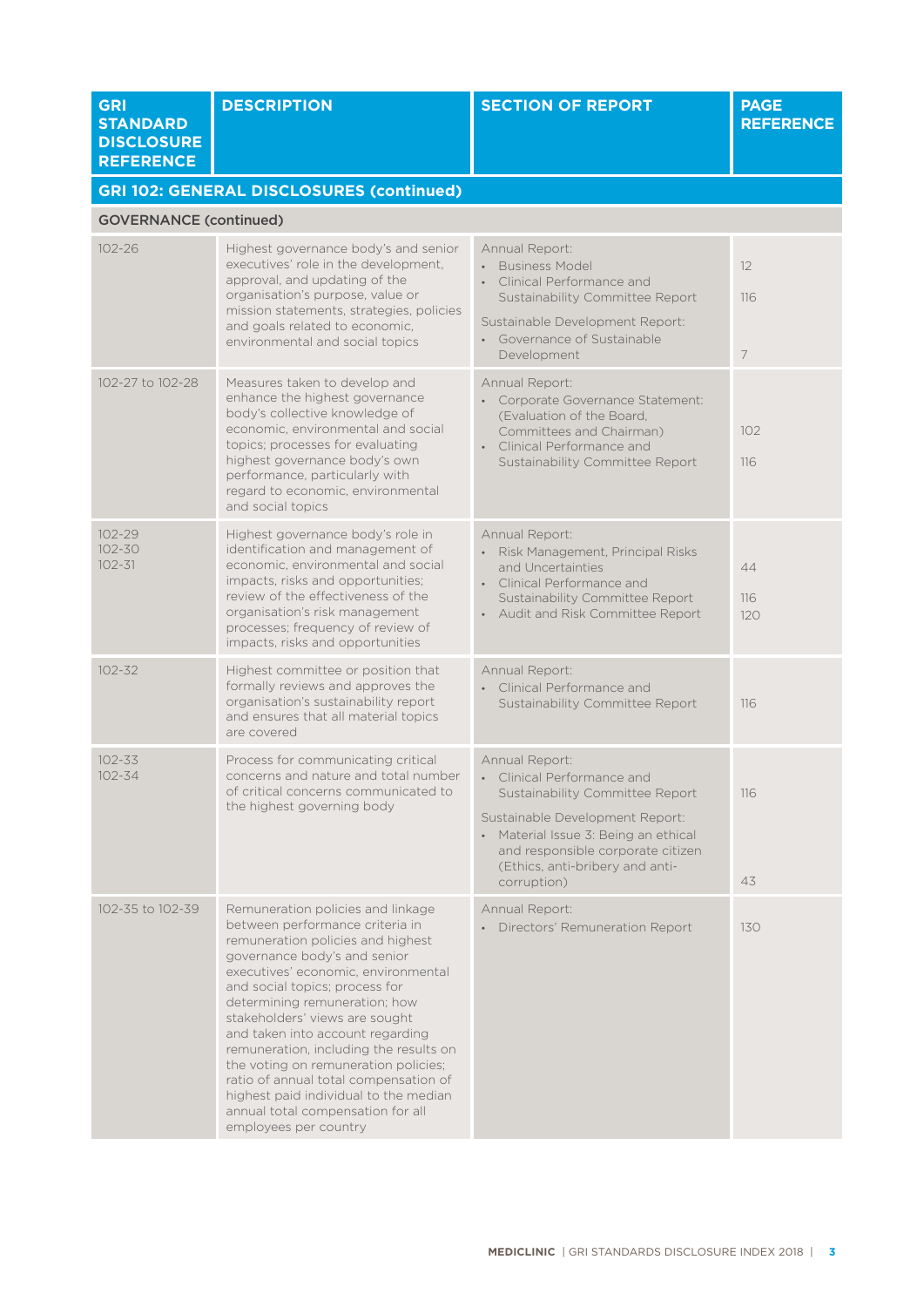| <b>GRI</b><br><b>STANDARD</b><br><b>DISCLOSURE</b><br><b>REFERENCE</b> | <b>DESCRIPTION</b>                                                                                                                                                                                                                                                                                                                                                   | <b>SECTION OF REPORT</b>                                                                                                                                                                                                                                   | <b>PAGE</b><br><b>REFERENCE</b>      |  |
|------------------------------------------------------------------------|----------------------------------------------------------------------------------------------------------------------------------------------------------------------------------------------------------------------------------------------------------------------------------------------------------------------------------------------------------------------|------------------------------------------------------------------------------------------------------------------------------------------------------------------------------------------------------------------------------------------------------------|--------------------------------------|--|
|                                                                        | <b>GRI 102: GENERAL DISCLOSURES (continued)</b>                                                                                                                                                                                                                                                                                                                      |                                                                                                                                                                                                                                                            |                                      |  |
| <b>STAKEHOLDER ENGAGEMENT</b>                                          |                                                                                                                                                                                                                                                                                                                                                                      |                                                                                                                                                                                                                                                            |                                      |  |
| $102 - 40$<br>$102 - 42$<br>$102 - 43$<br>$102 - 44$                   | List of stakeholder groups engaged by<br>organisation; basis for identification<br>and selection of stakeholders with<br>whom to engage; approaches to<br>stakeholder engagement; key topics<br>and concerns that have been raised<br>through stakeholder engagement and<br>how organisation responded                                                               | Sustainable Development Report:<br>· Stakeholder Engagement                                                                                                                                                                                                | 8                                    |  |
| $102 - 41$                                                             | Collective bargaining agreements                                                                                                                                                                                                                                                                                                                                     | Sustainable Development Report:<br>• Material Issue 1: Developing an<br>engaged and productive workforce<br>(Labour relations)                                                                                                                             | 31                                   |  |
|                                                                        | <b>REPORTING PRACTICE</b>                                                                                                                                                                                                                                                                                                                                            |                                                                                                                                                                                                                                                            |                                      |  |
| 102-45 to 102-56                                                       | Entities included in the consolidated<br>financial statements; Defining report<br>content and topic Boundaries; List<br>of material topics; Restatements of<br>information; Changes in reporting;<br>Reporting period; Date of most recent<br>report; Reporting cycle; Contact point<br>for questions regarding the report;<br>GRI content index; External assurance | Annual Report:<br>• Report Profile<br>Sustainable Development Report:<br><b>Report Overview</b><br>Governance of Sustainable<br>Development<br>Assurance                                                                                                   | 3<br>$\overline{2}$<br>7<br>54       |  |
|                                                                        | <b>GRI 103: MANAGEMENT APPROACH</b>                                                                                                                                                                                                                                                                                                                                  |                                                                                                                                                                                                                                                            |                                      |  |
| $103-1$                                                                | Explanation of the material topic and<br>its boundary                                                                                                                                                                                                                                                                                                                | Sustainable Development Report:<br>• Our Material Issues                                                                                                                                                                                                   | 16                                   |  |
| $103 - 2$                                                              | The management approach and its<br>components                                                                                                                                                                                                                                                                                                                        | Annual Report:<br>Risk Management, Principal Risks<br>$\bullet$<br>and Uncertainties<br>Sustainable Development Report:<br>• Governance of Sustainable<br>Development (Management<br>approach)<br>Sustainable Development Report:<br>• Our Material Issues | 44<br>$\overline{\phantom{a}}$<br>16 |  |
| $103 - 3$                                                              | Evaluation of the management<br>approach                                                                                                                                                                                                                                                                                                                             | Sustainable Development Report:<br>• Governance of Sustainable<br>Development (Management<br>approach)                                                                                                                                                     | $\overline{7}$                       |  |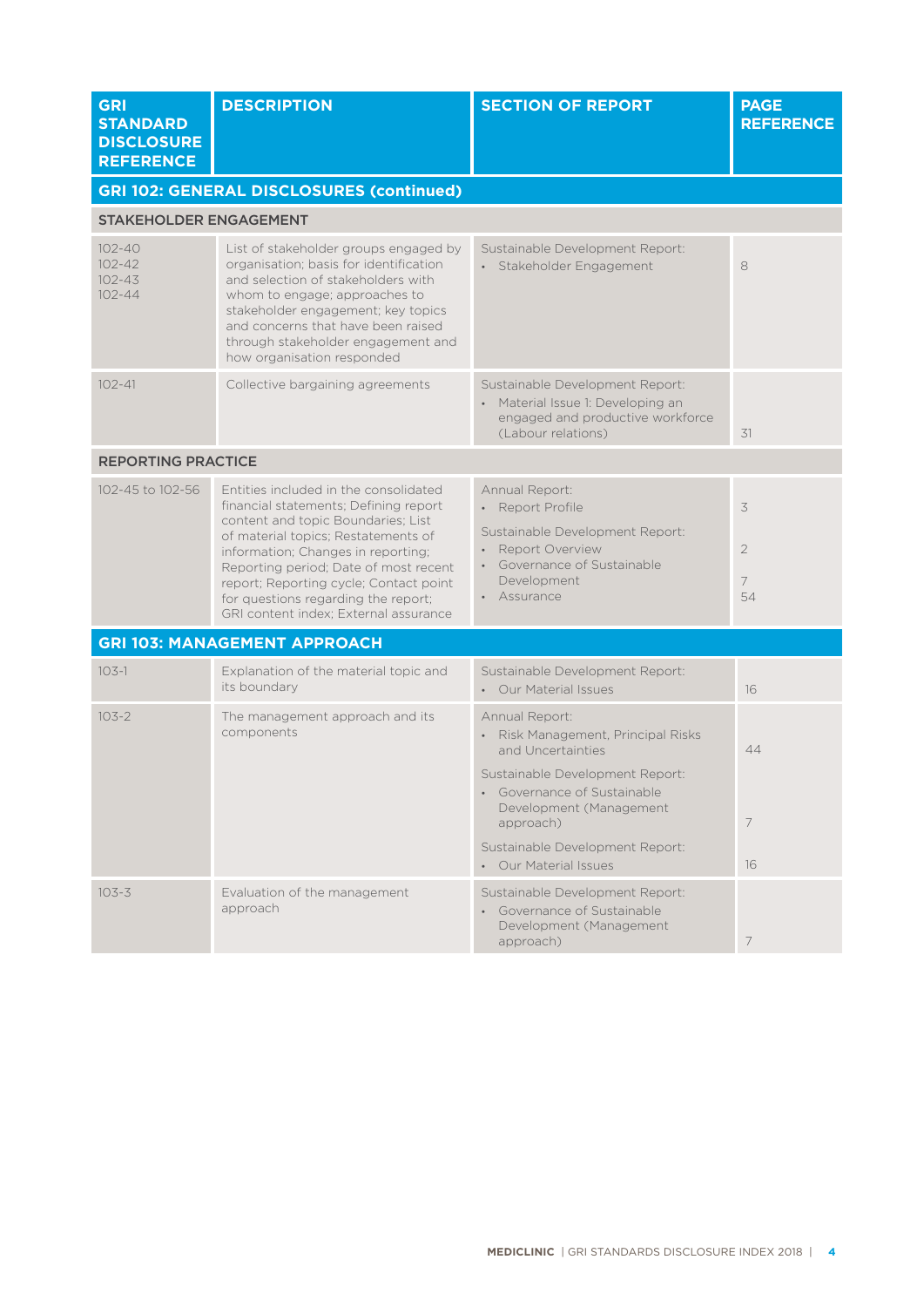| <b>GRI</b><br><b>STANDARD</b><br><b>DISCLOSURE</b><br><b>REFERENCE</b> | <b>DESCRIPTION</b>                                                                                                                                                                                                                                                                                   | <b>SECTION OF REPORT</b>                                                                                                                         | <b>PAGE</b><br><b>REFERENCE</b> |
|------------------------------------------------------------------------|------------------------------------------------------------------------------------------------------------------------------------------------------------------------------------------------------------------------------------------------------------------------------------------------------|--------------------------------------------------------------------------------------------------------------------------------------------------|---------------------------------|
|                                                                        | <b>MATERIAL SPECIFIC STANDARD DISCLOSURES</b>                                                                                                                                                                                                                                                        |                                                                                                                                                  |                                 |
|                                                                        | MATERIAL ISSUE 1: DEVELOPING AN ENGAGED AND PRODUCTIVE WORKFORCE                                                                                                                                                                                                                                     |                                                                                                                                                  |                                 |
|                                                                        | Aspect: Occupational health and safety                                                                                                                                                                                                                                                               |                                                                                                                                                  |                                 |
| $403 - 2$                                                              | Type of injury and rates of injury,<br>occupational diseases, lost days and<br>absenteeism, and number of work-<br>related fatalities by region and by gender                                                                                                                                        | Sustainable Development Report:<br>• Material Issue 1: Developing an<br>engaged and productive workforce<br>(Employee health and safety)         | 27                              |
| <b>Aspect: Employment</b>                                              |                                                                                                                                                                                                                                                                                                      |                                                                                                                                                  |                                 |
| $401-1$                                                                | Total number and rate of new<br>employee hires and terminations.<br>and employee turnover by age group,<br>gender and region                                                                                                                                                                         | Sustainable Development Report:<br>• Material Issue 1: Developing an<br>engaged and productive workforce<br>(Employee recruitment and retention) | 19                              |
| <b>Aspect: Training and education</b>                                  |                                                                                                                                                                                                                                                                                                      |                                                                                                                                                  |                                 |
| $404 - 2$                                                              | Type and scope of programmes<br>implemented and assistance provided<br>to upgrade employee skills, and<br>transition assistance programmes<br>provided to facilitate continued<br>employability and the management<br>of career endings resulting from<br>retirement or termination of<br>employment | Sustainable Development Report:<br>• Material Issue 1: Developing an<br>engaged and productive workforce<br>(Training and skills development)    | 23                              |
|                                                                        | MATERIAL ISSUE 2: MINIMISING OUR ENVIRONMENTAL IMPACTS                                                                                                                                                                                                                                               |                                                                                                                                                  |                                 |
| <b>Aspect: Energy</b>                                                  |                                                                                                                                                                                                                                                                                                      |                                                                                                                                                  |                                 |
| $302 - 1$<br>$302 - 3$<br>$302 - 4$                                    | Energy consumption within the<br>organisation; energy intensity;<br>reduction of energy consumption                                                                                                                                                                                                  | Sustainable Development Report:<br>• Material Issue 2: Minimising<br>our environmental impacts<br>(Energy efficiency)                            | 38                              |
| <b>Aspect: Emissions</b>                                               |                                                                                                                                                                                                                                                                                                      |                                                                                                                                                  |                                 |
| $305-1$<br>$305 - 2$<br>$305 - 3$                                      | Direct greenhouse gas (GHG)<br>emissions (scope 1); indirect<br>GHG emissions (scope 2); other<br>indirect GHG emissions (scope 3)                                                                                                                                                                   | Sustainable Development Report:<br>Material Issue 2: Minimising our<br>environmental impacts (Reduction<br>of carbon emissions)                  | 35                              |
| <b>Aspect: Compliance</b>                                              |                                                                                                                                                                                                                                                                                                      |                                                                                                                                                  |                                 |
| $307-1$                                                                | Monetary value of fines and number<br>of non-monetary sanctions for non-<br>compliance with environmental laws<br>and regulations                                                                                                                                                                    | Sustainable Development Report:<br>• Material Issue 2: Minimising our<br>environmental impacts (Why this is<br>important to the business)        | 32                              |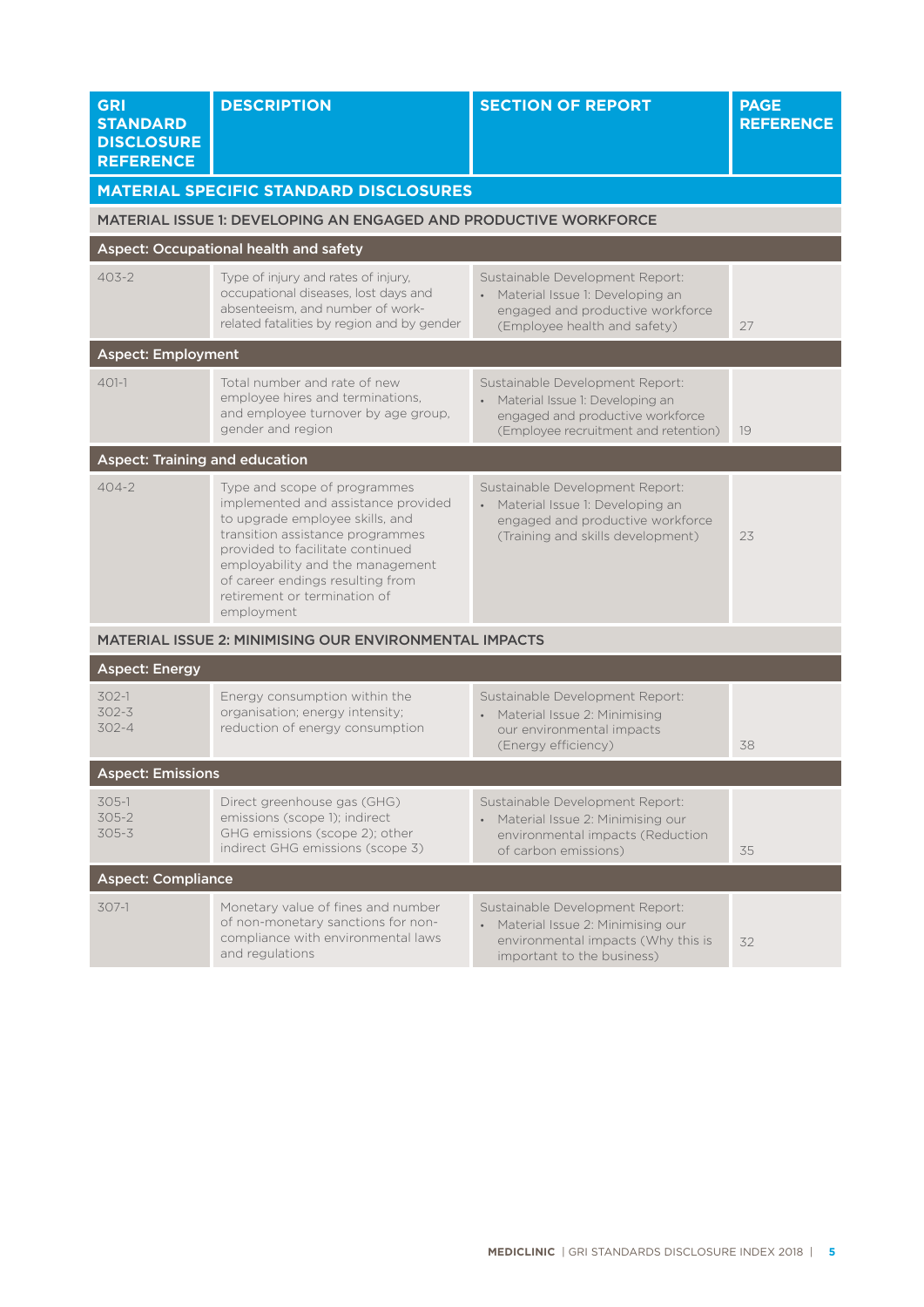| <b>GRI</b><br><b>STANDARD</b><br><b>DISCLOSURE</b><br><b>REFERENCE</b> | <b>DESCRIPTION</b>                                                                                                                                                                        | <b>SECTION OF REPORT</b>                                                                                                                                                                                                                     | <b>PAGE</b><br><b>REFERENCE</b> |
|------------------------------------------------------------------------|-------------------------------------------------------------------------------------------------------------------------------------------------------------------------------------------|----------------------------------------------------------------------------------------------------------------------------------------------------------------------------------------------------------------------------------------------|---------------------------------|
|                                                                        | <b>MATERIAL SPECIFIC STANDARD DISCLOSURES (continued)</b>                                                                                                                                 |                                                                                                                                                                                                                                              |                                 |
|                                                                        | MATERIAL ISSUE 3: BEING AN ETHICAL AND RESPONSIBLE CORPORATE CITIZEN                                                                                                                      |                                                                                                                                                                                                                                              |                                 |
|                                                                        | Aspect: Diversity and equal opportunity                                                                                                                                                   |                                                                                                                                                                                                                                              |                                 |
| $405 - 1$                                                              | Composition of governance bodies and<br>breakdown of employees per employee<br>category according to gender, age<br>group, minority group membership<br>and other indicators of diversity | Sustainable Development Report:<br>• Material Issue 1: Developing an<br>engaged and productive workforce<br>(Employee recruitment and retention)<br>• Material Issue 3: Being an ethical<br>and responsible corporate citizen<br>(Diversity) | 19<br>50                        |
| <b>Aspect: Non-discrimination</b>                                      |                                                                                                                                                                                           |                                                                                                                                                                                                                                              |                                 |
| $406 - 1$                                                              | Incidents of discrimination and<br>corrective actions taken                                                                                                                               | Sustainable Development Report:<br>• Material Issue 3: Being an ethical<br>and responsible corporate citizen<br>(Respecting human rights)                                                                                                    | 49                              |
| <b>Aspect: Local communities</b>                                       |                                                                                                                                                                                           |                                                                                                                                                                                                                                              |                                 |
| $413 - 1$                                                              | Operations with local community<br>engagement, impact assessments,<br>and development programmes                                                                                          | Sustainable Development Report:<br>· Stakeholder Engagement:<br>(Community)<br>• Material Issue 3: Being an ethical<br>and responsible corporate citizen<br>(Corporate social investment)                                                    | 15<br>51                        |
| <b>Aspect: Anti-corruption</b>                                         |                                                                                                                                                                                           |                                                                                                                                                                                                                                              |                                 |
| $205 - 3$                                                              | Confirmed incidents of corruption and<br>actions taken                                                                                                                                    | Annual Report:<br>• Corporate Governance Statement:<br>(Fraud and corruption)<br>• Audit and Risk Committee Report:<br>(Ethical conduct, governance and<br>compliance)                                                                       | 105<br>128                      |
|                                                                        |                                                                                                                                                                                           | Sustainable Development report:<br>• Material Issue 3: Being an ethical and<br>responsible corporate citizen (Ethics,<br>anti-bribery and anti-corruption)                                                                                   | 43                              |
|                                                                        | Aspect: Anti-competitive behaviour                                                                                                                                                        |                                                                                                                                                                                                                                              |                                 |
| $206 - 1$                                                              | Total number of legal actions for anti-<br>competitive behaviour, anti-trust and<br>monopoly practices                                                                                    | Annual Report:<br>• Corporate Governance Statement:<br>(Competition laws)                                                                                                                                                                    | 105                             |
|                                                                        | Aspect: Socio-economic compliance                                                                                                                                                         |                                                                                                                                                                                                                                              |                                 |
| $419 - 1$                                                              | Significant fines and non-monetary<br>sanctions for non-compliance with laws<br>and/or regulations in the social and<br>economic area                                                     | Annual Report:<br>Corporate Governance Statement:<br>(Ethics and compliance)                                                                                                                                                                 | 105                             |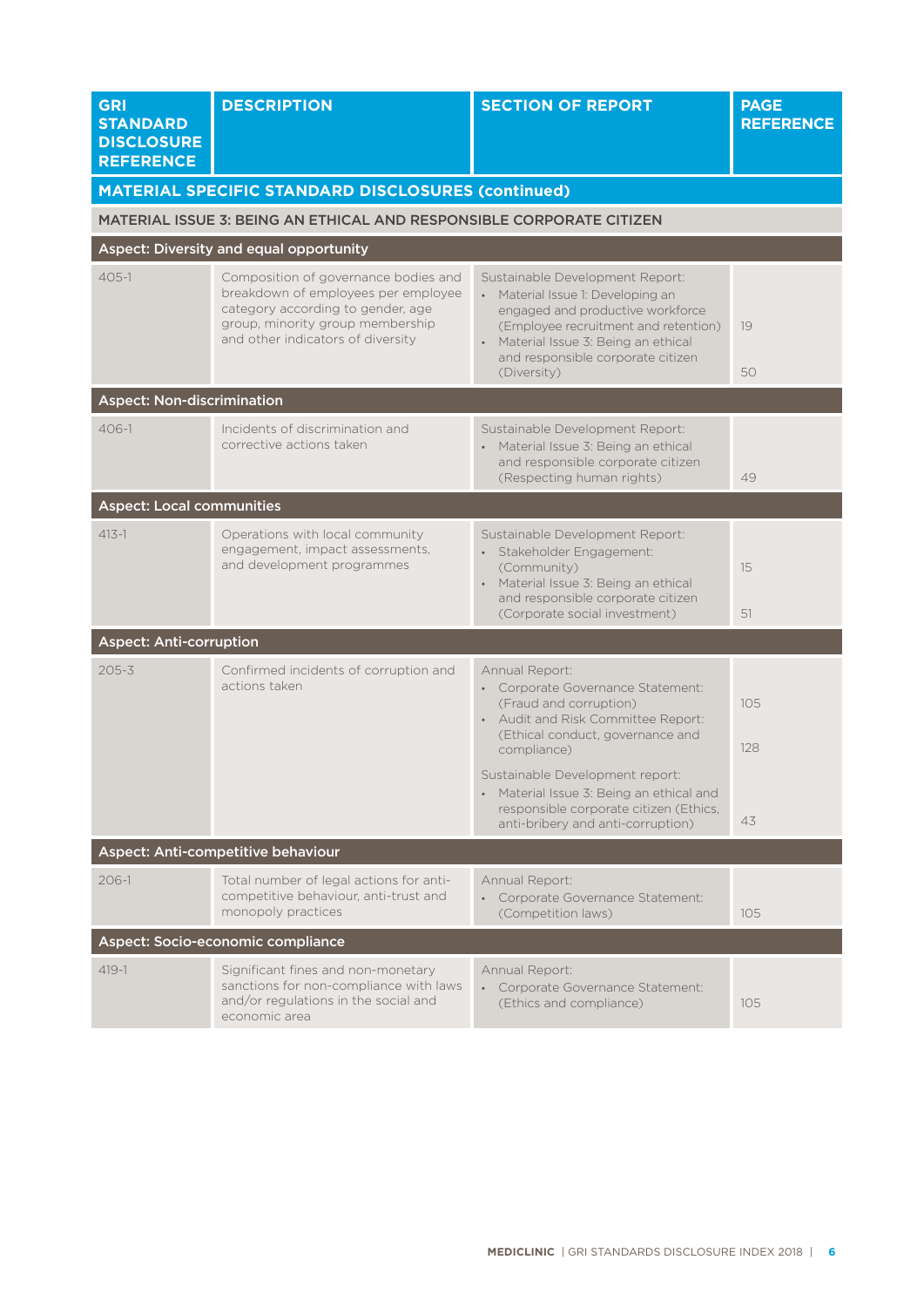| <b>GRI</b><br><b>STANDARD</b><br><b>DISCLOSURE</b><br><b>REFERENCE</b> | <b>DESCRIPTION</b>                                                                                                          | <b>SECTION OF REPORT</b>                                                                                                                                                                                                                                    | <b>PAGE</b><br><b>REFERENCE</b> |
|------------------------------------------------------------------------|-----------------------------------------------------------------------------------------------------------------------------|-------------------------------------------------------------------------------------------------------------------------------------------------------------------------------------------------------------------------------------------------------------|---------------------------------|
|                                                                        | <b>OTHER SPECIFIC STANDARD DISCLOSURES</b>                                                                                  |                                                                                                                                                                                                                                                             |                                 |
| <b>CATEGORY: ECONOMIC</b>                                              |                                                                                                                             |                                                                                                                                                                                                                                                             |                                 |
| Aspect: Economic performance                                           |                                                                                                                             |                                                                                                                                                                                                                                                             |                                 |
| $201-1$                                                                | Direct economic value generated<br>and distributed                                                                          | Annual Report:<br>• Value Added Statement<br><b>Business Model</b>                                                                                                                                                                                          | 33<br>12                        |
| $201 - 2$                                                              | Financial implications and other risks<br>and opportunities for the organisation's<br>activities due to climate change      | Sustainable Development report:<br>• Material Issue 2: Minimising our<br>environmental impacts (Why this<br>is important to the business)                                                                                                                   | 32                              |
| $201 - 3$                                                              | Coverage of the organisation's defined<br>benefit plan obligations and other<br>retirement plans                            | Sustainable Development report:<br>• Material Issue 1: Developing an<br>engaged and productive workforce<br>(Employee remuneration, recognition<br>and benefits)                                                                                            | 26                              |
| $201 - 4$                                                              | Financial assistance received from<br>government                                                                            | Sustainable Development report:<br>· Stakeholder Engagement:<br>(Government and authorities)                                                                                                                                                                | 13                              |
| <b>Aspect: Market presence</b>                                         |                                                                                                                             |                                                                                                                                                                                                                                                             |                                 |
| $202 - 1$                                                              | Ratios of standard entry-level wage by<br>gender compared to local minimum<br>wage at locations of significant<br>operation | Sustainable Development report:<br>• Material Issue 1: Developing an<br>engaged and productive workforce<br>(Employee remuneration, recognition<br>and benefits)                                                                                            | 26                              |
| $202 - 2$                                                              | Proportion of senior management hired<br>from the local community at locations<br>of significant operation                  | Sustainable Development Report:<br>• Material Issue 1: Developing an<br>engaged and productive workforce<br>(Employee remuneration, recognition<br>and benefits)                                                                                            | 26                              |
|                                                                        | <b>Aspect: Indirect Economic Impacts</b>                                                                                    |                                                                                                                                                                                                                                                             |                                 |
| $203 - 1$                                                              | Infrastructure investments and services<br>supported                                                                        | Annual Report<br><b>Divisional Reviews</b>                                                                                                                                                                                                                  | 52                              |
|                                                                        |                                                                                                                             | Sustainable Development Report:<br>· Stakeholder Engagement:<br>(Community)<br>• Material Issue 3: Being an Ethical<br>and responsible corporate citizen<br>(Maintain high-quality healthcare<br>infrastructure)                                            | 15<br>47                        |
| $203 - 2$                                                              | Significant indirect economic impacts,<br>including the extent of impacts                                                   | Sustainable Development report:<br>• Material Issue 3: Being an ethical<br>and responsible corporate citizen<br>(Corporate social investment)<br>• Material Issue 1: Developing an<br>engaged and productive workforce<br>(Training and skills development) | 51<br>23                        |
| <b>Procurement practices</b>                                           |                                                                                                                             |                                                                                                                                                                                                                                                             |                                 |
| $204-1$                                                                | Proportion of spending on local<br>suppliers at significant locations<br>of operation                                       | Sustainable Development report:<br>• Material Issue 3: Being an ethical and<br>responsible corporate citizen (Supply<br>chain management)                                                                                                                   | 45                              |
|                                                                        |                                                                                                                             |                                                                                                                                                                                                                                                             |                                 |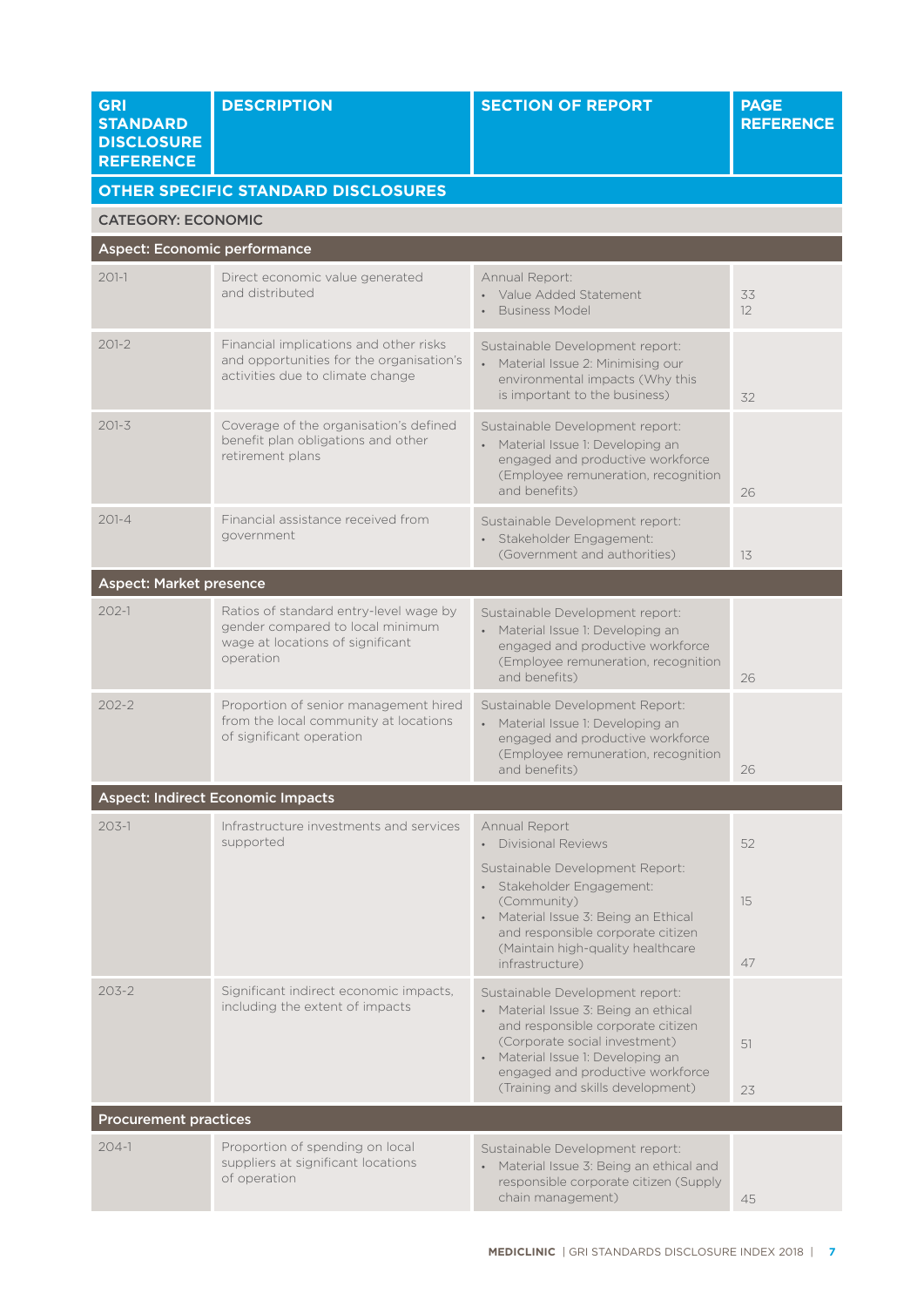| <b>GRI</b><br><b>STANDARD</b><br><b>DISCLOSURE</b><br><b>REFERENCE</b> | <b>DESCRIPTION</b>                                                                                                                                                                                                                                                                                                                                                                                   | <b>SECTION OF REPORT</b>                                                                                                                                | <b>PAGE</b><br><b>REFERENCE</b> |
|------------------------------------------------------------------------|------------------------------------------------------------------------------------------------------------------------------------------------------------------------------------------------------------------------------------------------------------------------------------------------------------------------------------------------------------------------------------------------------|---------------------------------------------------------------------------------------------------------------------------------------------------------|---------------------------------|
|                                                                        | <b>OTHER SPECIFIC STANDARD DISCLOSURES (continued)</b>                                                                                                                                                                                                                                                                                                                                               |                                                                                                                                                         |                                 |
| <b>CATEGORY: ENVIRONMENTAL</b>                                         |                                                                                                                                                                                                                                                                                                                                                                                                      |                                                                                                                                                         |                                 |
| <b>Aspect: Materials</b>                                               |                                                                                                                                                                                                                                                                                                                                                                                                      |                                                                                                                                                         |                                 |
| $301-1$<br>$301-2$                                                     | Materials used by weight or volume;<br>Recycled input materials used                                                                                                                                                                                                                                                                                                                                 | Not reported                                                                                                                                            |                                 |
| <b>Aspect: Energy</b>                                                  |                                                                                                                                                                                                                                                                                                                                                                                                      |                                                                                                                                                         |                                 |
| $302 - 2$<br>$302 - 5$                                                 | Energy consumption outside the<br>Organisation; Reductions in energy<br>requirements of products and services                                                                                                                                                                                                                                                                                        | Sustainable Development Report:<br>Material Issue 2: Minimising our<br>environmental impacts (Energy<br>efficiency)                                     | 38                              |
| <b>Aspect: Water</b>                                                   |                                                                                                                                                                                                                                                                                                                                                                                                      |                                                                                                                                                         |                                 |
| $303-1$<br>$303 - 2$<br>$303 - 3$                                      | Total water withdrawal by source;<br>Water sources significantly affected<br>by withdrawal of water; Percentage<br>and total volume of water recycled<br>and reused                                                                                                                                                                                                                                  | Sustainable Development Report:<br>Material Issue 2: Minimising our<br>environmental impacts (Responsible<br>water usage)                               | 39                              |
| <b>Aspect: Biodiversity</b>                                            |                                                                                                                                                                                                                                                                                                                                                                                                      |                                                                                                                                                         |                                 |
| $304-1$<br>$304 - 2$<br>$304 - 3$<br>$304 - 4$                         | Operational sites owned, leased,<br>managed in, or adjacent to, protected<br>areas and areas of high biodiversity<br>value outside protected areas;<br>Significant impacts of activities,<br>products and services on biodiversity;<br>Habitats protected or restored; Number<br>of IUCN Red List species and national<br>conservation list species with habitats<br>in areas affected by operations | Sustainable Development Report<br>Material Issue 2: Minimising our<br>$\bullet$<br>environmental impacts (Effective<br>environmental management system) | 33                              |
| <b>Aspect: Emissions</b>                                               |                                                                                                                                                                                                                                                                                                                                                                                                      |                                                                                                                                                         |                                 |
| $305 - 4$<br>$305 - 5$<br>305-6<br>305-7                               | GHG emissions intensity; Reduction of<br>GHG emissions; Emissions of ozone-<br>depleting substances (ODS); NOx, SOx<br>and other significant air emissions                                                                                                                                                                                                                                           | Sustainable Development Report:<br>Material Issue 2: Minimising our<br>environmental impacts (Reduction<br>of carbon emissions)                         | 35                              |
| <b>Aspect: Effluents and waste</b>                                     |                                                                                                                                                                                                                                                                                                                                                                                                      |                                                                                                                                                         |                                 |
| $306-1$<br>$306 - 2$<br>$306 - 3$<br>306-4<br>306-5                    | Total water discharge by quality<br>and destination; Waste by type and<br>disposal method; Significant spills;<br>Transport of hazardous waste; Water<br>bodies affected by water discharges<br>and/or runoff                                                                                                                                                                                        | Sustainable Development Report:<br>Material Issue 2: Minimising our<br>environmental impacts (Safe waste<br>and hazardous waste management)             | 40                              |
| <b>Aspect: Materials</b>                                               |                                                                                                                                                                                                                                                                                                                                                                                                      |                                                                                                                                                         |                                 |
| $301 - 3$                                                              | Percentage of products sold and their<br>packaging materials reclaimed                                                                                                                                                                                                                                                                                                                               | Not applicable                                                                                                                                          |                                 |
|                                                                        | Aspect: Supplier environmental assessment                                                                                                                                                                                                                                                                                                                                                            |                                                                                                                                                         |                                 |
| 308-1<br>308-2                                                         | New suppliers that were screened<br>using environmental criteria; Negative<br>environmental impacts in the supply<br>chain and actions taken                                                                                                                                                                                                                                                         | Not reported                                                                                                                                            |                                 |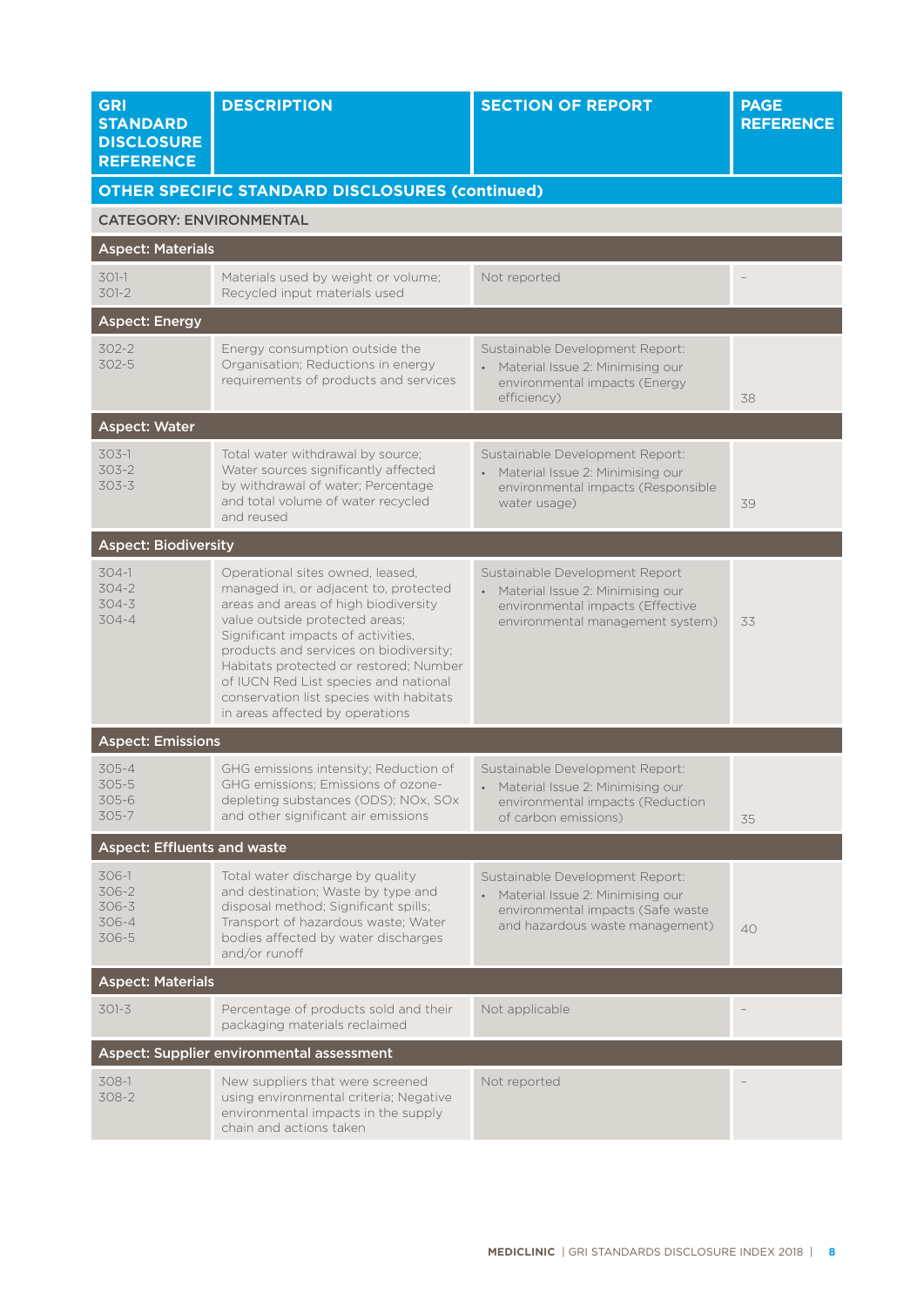| <b>GRI</b><br><b>STANDARD</b><br><b>DISCLOSURE</b><br><b>REFERENCE</b> | <b>DESCRIPTION</b>                                                                                                                                                                                                                                               | <b>SECTION OF REPORT</b>                                                                                                                                         | <b>PAGE</b><br><b>REFERENCE</b> |
|------------------------------------------------------------------------|------------------------------------------------------------------------------------------------------------------------------------------------------------------------------------------------------------------------------------------------------------------|------------------------------------------------------------------------------------------------------------------------------------------------------------------|---------------------------------|
|                                                                        | <b>OTHER SPECIFIC STANDARD DISCLOSURES (continued)</b>                                                                                                                                                                                                           |                                                                                                                                                                  |                                 |
|                                                                        | CATEGORY: SOCIAL (LABOUR PRACTICES AND DECENT WORK)                                                                                                                                                                                                              |                                                                                                                                                                  |                                 |
| <b>Aspect: Employment</b>                                              |                                                                                                                                                                                                                                                                  |                                                                                                                                                                  |                                 |
| $401 - 2$                                                              | Benefits provided to full-time<br>employees, that are not provided to<br>temporary or part-time employees,<br>by major operations                                                                                                                                | Sustainable Development Report:<br>• Material Issue 1: Developing an<br>engaged and productive workforce<br>(Employee remuneration, recognition<br>and benefits) | 26                              |
| $401 - 3$                                                              | Return to work retention rates after<br>parental leave                                                                                                                                                                                                           | Sustainable Development Report:<br>• Material Issue 1: Developing an<br>engaged and productive workforce<br>(Employee recruitment and<br>retention)              | 19                              |
|                                                                        | Aspect: Labour/management relations                                                                                                                                                                                                                              |                                                                                                                                                                  |                                 |
| $402 - 1$                                                              | Minimum notice period(s) regarding<br>operational changes                                                                                                                                                                                                        | Sustainable Development Report:<br>• Material Issue 1: Developing<br>an engaged and productive<br>workforce (Employee remuneration,<br>recognition and benefits) | 26                              |
|                                                                        | <b>Aspect: Occupational health and safety</b>                                                                                                                                                                                                                    |                                                                                                                                                                  |                                 |
| $403-1$<br>$403 - 3$<br>$403 - 4$                                      | Workers presentation in formal joint<br>management-worker health and<br>safety committees; Workers with high<br>incidence or high risk of diseases<br>related to their occupation; Health<br>and safety topics covered in formal<br>agreements with trade unions | Sustainable Development Report:<br>Material Issue 1: Developing<br>$\bullet$<br>an engaged and productive<br>workforce (Labour relations)                        | 31                              |
| <b>Aspect: Training and education</b>                                  |                                                                                                                                                                                                                                                                  |                                                                                                                                                                  |                                 |
| $404-1$<br>$404 - 3$                                                   | Average hours of training per year per<br>employee and percentage of employees<br>receiving regular performance and<br>career development reviews                                                                                                                | Sustainable Development Report:<br>• Material Issue 1: Developing an<br>engaged and productive workforce<br>(Training and skills development)                    | 23                              |
|                                                                        | <b>Aspect: Diversity and Equal Opportunity</b>                                                                                                                                                                                                                   |                                                                                                                                                                  |                                 |
| $405 - 2$                                                              | Ratio of basic salary and remuneration<br>of men to women by employee category                                                                                                                                                                                   | Not reported                                                                                                                                                     |                                 |
|                                                                        | Aspect: Freedom of association and collective bargaining                                                                                                                                                                                                         |                                                                                                                                                                  |                                 |
| $407-1$                                                                | Operations and suppliers in which the<br>right to exercise freedom of association<br>and collective bargaining may be at risk                                                                                                                                    | Sustainable Development Report:<br>Material Issue 1: Developing<br>an engaged and productive<br>workforce (Labour relations)                                     | 31                              |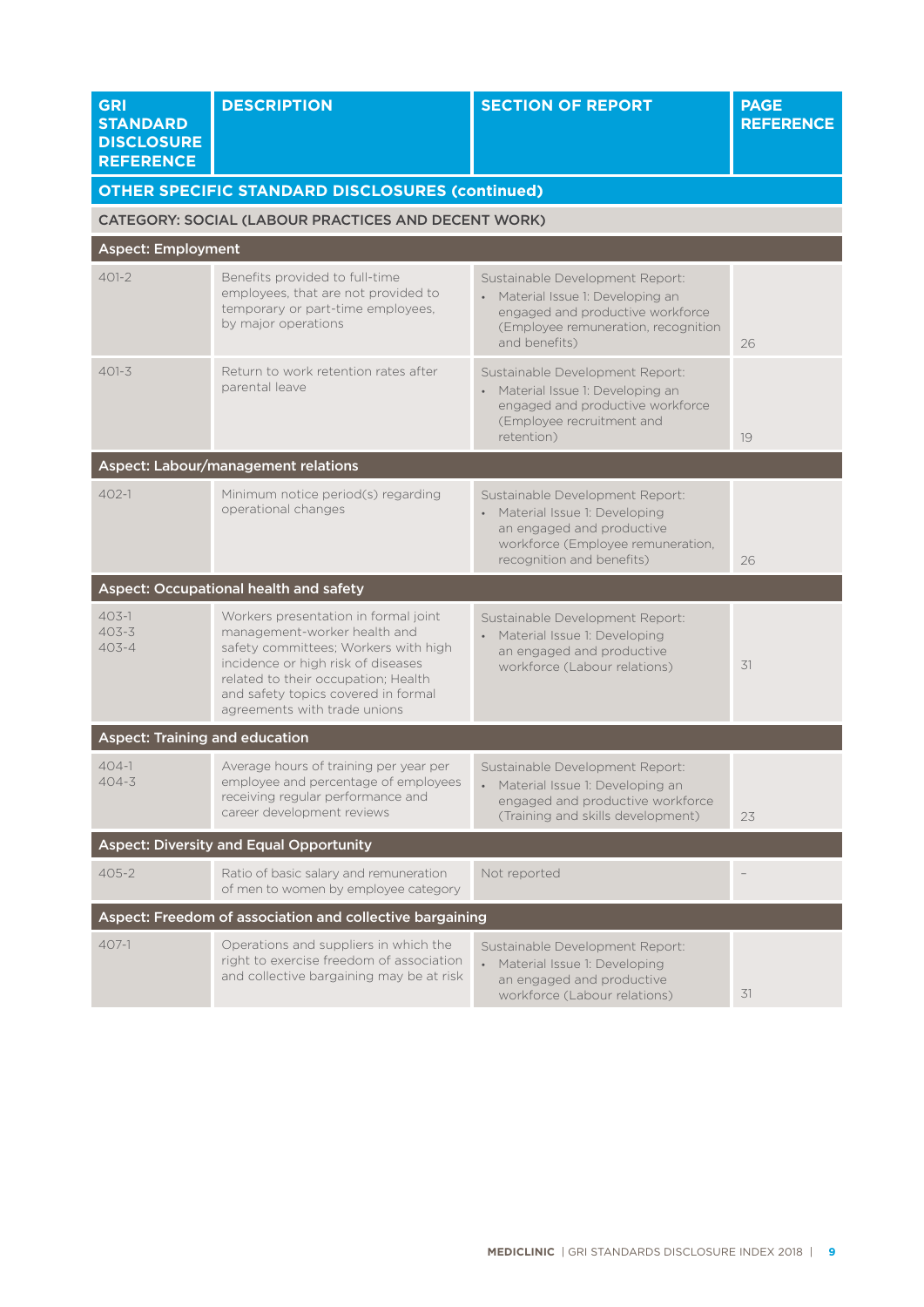| <b>GRI</b><br><b>STANDARD</b><br><b>DISCLOSURE</b><br><b>REFERENCE</b> | <b>DESCRIPTION</b>                                                                                                                                                                        | <b>SECTION OF REPORT</b>                                                                                                                                                                                                                                  | <b>PAGE</b><br><b>REFERENCE</b> |
|------------------------------------------------------------------------|-------------------------------------------------------------------------------------------------------------------------------------------------------------------------------------------|-----------------------------------------------------------------------------------------------------------------------------------------------------------------------------------------------------------------------------------------------------------|---------------------------------|
|                                                                        | <b>OTHER SPECIFIC STANDARD DISCLOSURES (continued)</b>                                                                                                                                    |                                                                                                                                                                                                                                                           |                                 |
|                                                                        | <b>CATEGORY: SOCIAL (HUMAN RIGHTS)</b>                                                                                                                                                    |                                                                                                                                                                                                                                                           |                                 |
| <b>Aspect: Investment</b>                                              |                                                                                                                                                                                           |                                                                                                                                                                                                                                                           |                                 |
| $412 - 3$                                                              | Total number and percentage of<br>significant investment agreements and<br>contracts that include human rights<br>clauses or that have undergone human<br>rights screening                | Not reported                                                                                                                                                                                                                                              |                                 |
| $412 - 2$                                                              | Total hours of employee training on<br>policies and procedures concerning<br>aspects of human rights that are<br>relevant to operations, including the<br>percentage of employees trained | Not reported                                                                                                                                                                                                                                              |                                 |
|                                                                        | Aspect: Child labour and forced/compulsory labour                                                                                                                                         |                                                                                                                                                                                                                                                           |                                 |
| $408 - 1$<br>409-1                                                     | Operations and suppliers at significant<br>risk for incidents of child labour;<br>Operations and suppliers at significant<br>risk for incidents of forced or<br>compulsory labour         | Sustainable Development Report:<br>• Material Issue 3: Being an ethical<br>and responsible corporate citizen<br>(Respecting human rights)                                                                                                                 | 49                              |
| <b>Aspect: Security practices</b>                                      |                                                                                                                                                                                           |                                                                                                                                                                                                                                                           |                                 |
| $410 - 1$                                                              | Security personnel trained in human<br>rights policies or procedures                                                                                                                      | Not applicable                                                                                                                                                                                                                                            |                                 |
|                                                                        | Aspect: Rights of indigenous people                                                                                                                                                       |                                                                                                                                                                                                                                                           |                                 |
| $411 - 1$                                                              | Incidents of violations involving rights<br>of indigenous people                                                                                                                          | Sustainable Development Report:<br>Material Issue 3: Being an ethical<br>$\bullet$<br>and responsible corporate citizen<br>(Respecting human rights)                                                                                                      | 49                              |
|                                                                        | Aspect: Human rights assessment                                                                                                                                                           |                                                                                                                                                                                                                                                           |                                 |
| $412 - 1$<br>$412 - 2$                                                 | Operations that have been subject<br>to human rights reviews or impact<br>assessments; Employee training on<br>human rights policies or procedures                                        | Sustainable Development Report:<br>• Material Issue 3: Being an ethical<br>and responsible corporate citizen<br>(Respecting human rights)                                                                                                                 | 49                              |
| <b>Aspect: Customer privacy</b>                                        |                                                                                                                                                                                           |                                                                                                                                                                                                                                                           |                                 |
| $418 - 1$                                                              | Substantiated complaints concerning<br>breaches of customer privacy and<br>losses of customer data                                                                                        | Annual Report:<br>• Corporate Governance Statement<br>(Information and communications<br>technology governance)<br>Sustainable Development Report:<br>• Material Issue 3: Being an ethical<br>and responsible corporate citizen<br>(Information security) | 106<br>47                       |